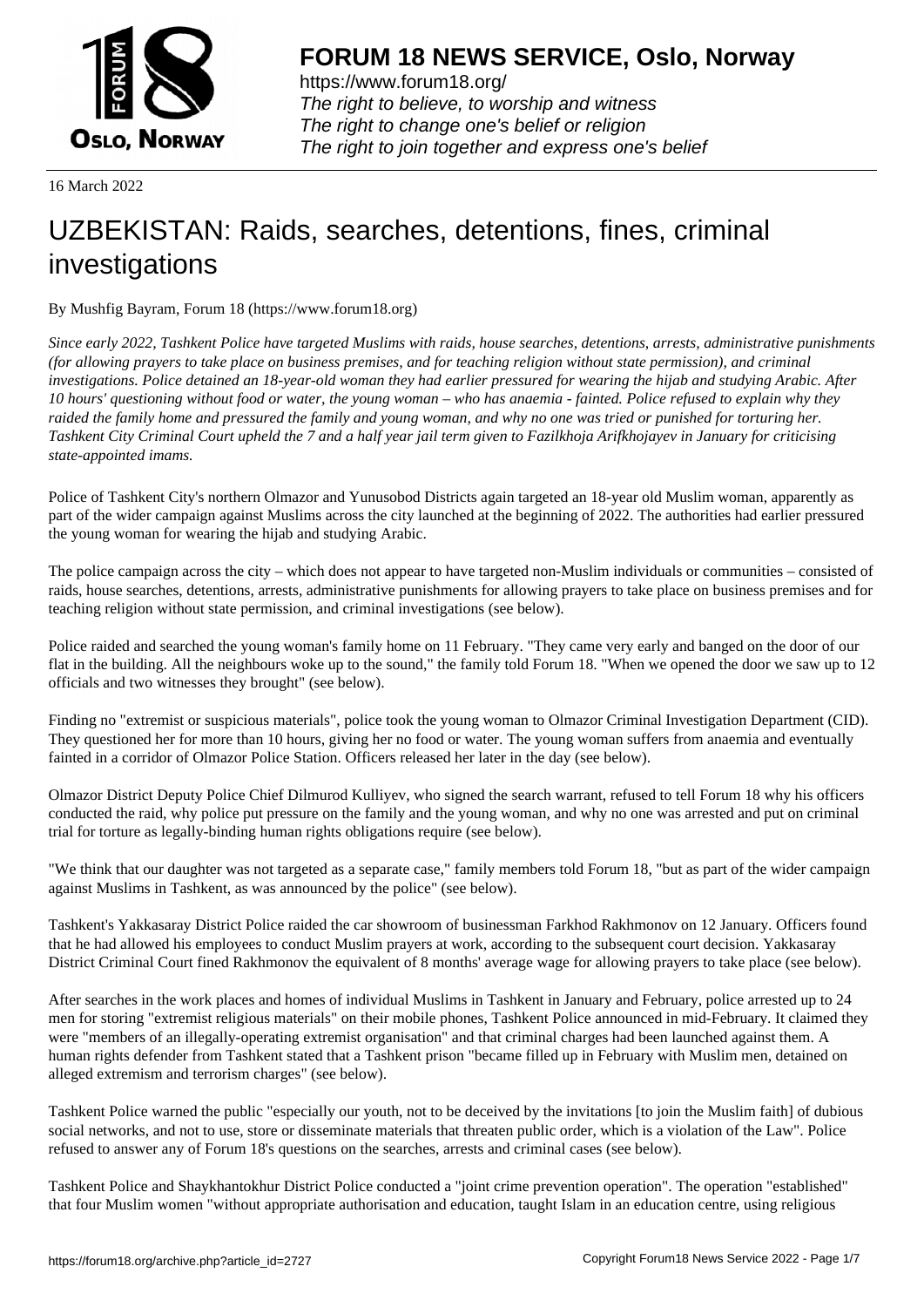average wage each (see below).

Police then summoned local residents to a meeting, where they warned them against violating the Religion Law (see below).

Non-Muslim religious communities in Tashkent and elsewhere - including Baha'i, Hare Krishna, Jehovah's Witnesses and various Protestant communities - told Forum 18 in early March that neither they nor their members have faced raids or any other punishments from the authorities in recent months. Raids on Baptists in Fergana in autumn 2021 seeking "unapproved" religious literature stopped after they complained to the President via his website (see below).

On 10 March, Tashkent City Criminal Court upheld the seven and a half year prison term given to Fazilkhoja Arifkhojayev in January for criticising state-appointed imams, his lawyer Sergei Mayorov told Forum 18. The family intends to lodge a cassation appeal to a higher court (see below).

For many years the regime has severely restricted all exercise of freedom of religion or belief (https://www.forum18.org/archive.php?article\_id=2699), particularly by Muslims exercising this freedom outside state control.

Young Muslim woman questioned again and tortured

Police in Tashkent's northern Olmazor and Yunusobod Districts again targeted an 18-year old Muslim woman, apparently as part of the wider campaign against local Muslims. The authorities had earlier pressured the woman for wearing the hijab and studying Arabic (https://www.forum18.org/archive.php?article\_id=2712).

"Olmazor District Police tortured our daughter on 11 February, and no officer has been punished for this until now," the family of the woman told Forum 18 on 10 March. "This is despite our complaints on 5 January to Ulugbek Kosimov, Tashkent City Prosecutor, and Oybek Mannanov, of Olmazor District Prosecutor's Office, about the earlier threats made to our daughter on her mobile phone."

Prosecutors Kosimov and Mannanov as well as the numbers for the reception of both prosecutors went unanswered on 14 March.

"We think that our daughter was not targeted as a separate case," family members told Forum 18, "but as part of the wider campaign against Muslims in Tashkent, as was announced by the Police. They tried to fabricate a case against her for allegedly wanting to go Syria to join the Jihadists and allegedly knowing an Uzbek man who they claimed travelled there."

Early morning raid on family's flat

Officers of Tashkent's Olmazor District Police and the State Security Service (SSS) secret police raided the family's flat at 4 am on 11 February. The officials were accompanied by Yunusobod District Police Officer Parakhat Bekmuradov, who participated in earlier police targeting of the young woman (https://www.forum18.org/archive.php?article\_id=2712).

Officer Bekmuradov did not answer his landline or mobile phones on 14 March.

"They came very early and banged on the door of our flat in the building. All the neighbours woke up to the sound," the family stated. "When we opened the door we saw up to 12 officials and two witnesses they brought. One of the witnesses was the mother of our daughter's Arabic teacher and another woman who we suspect works for the SSS secret police."

The same SSS officer threatened the young woman earlier (https://www.forum18.org/archive.php?article\_id=2712) not to wear the hijab and to stop learning Arabic.

The police showed the family a search warrant (seen by Forum 18) signed by Olmazor District Police's Deputy Police Chief and head of the Criminal Investigation Department (CID), Dilmurod Kulliyev, and endorsed by District Prosecutor Oybek Mannanov. However, the family refused to let the Police officers in.

The warrant was signed and endorsed on 6 January, the day after the family filed complaints to Tashkent City and Olmazor District Prosecutor's Offices. Earlier complaints in December 2021 to the regime about being harassed similarly led to more harassment (https://www.forum18.org/archive.php?article\_id=2712). The February 2022 search took place 35 days after the warrant was issued. "If our daughter is such a dangerous criminal, why did they wait for 35 days?" the family asked Forum 18.

After the family refused to let the police officers in, they violently broke into the flat (Forum 18 has seen footage of their entry). They then conducted a search.

After about an hour, and finding no "extremist or suspicious materials", police took the young woman, accompanied by her family, to Olmazor CID, the family said.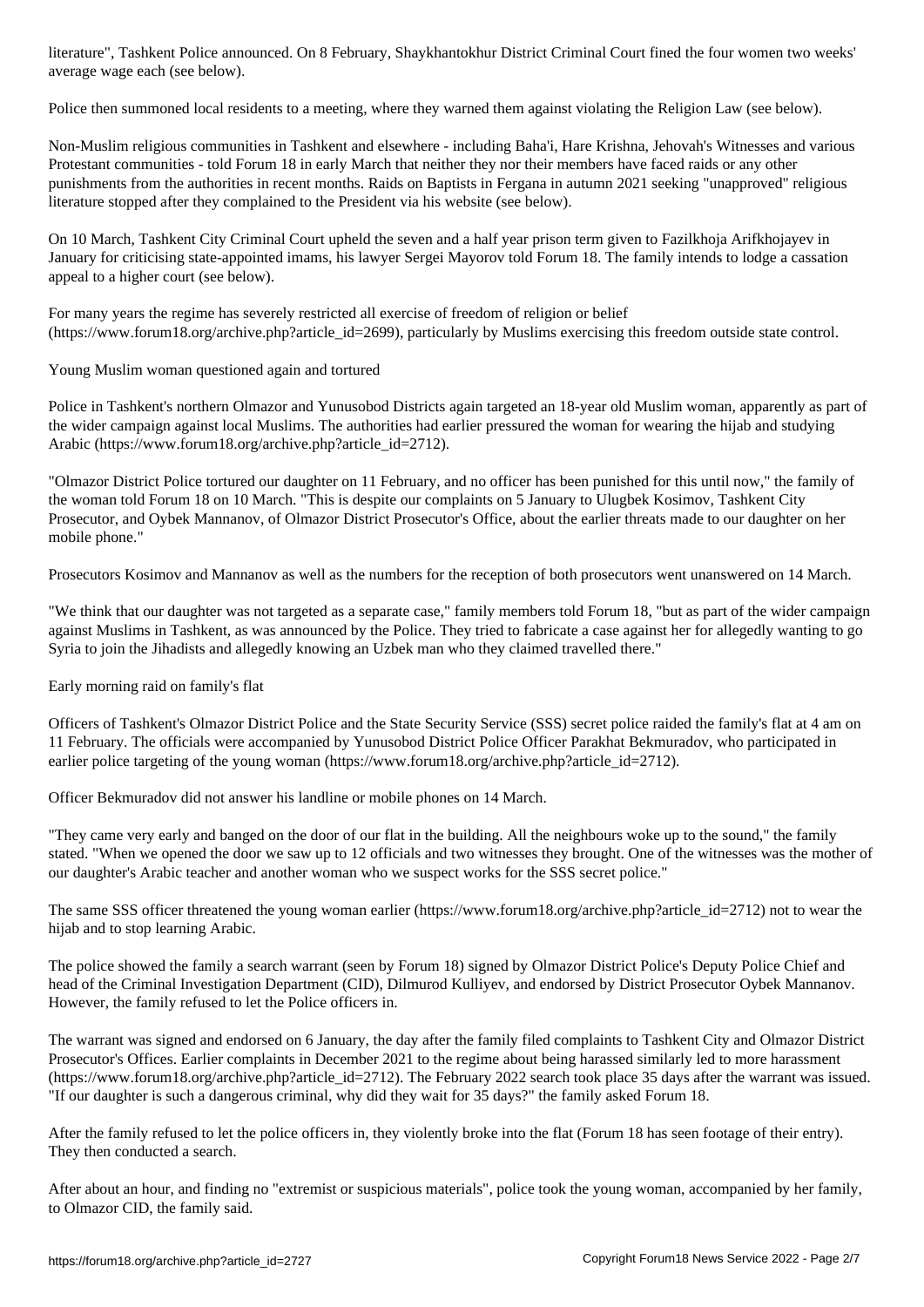when our daughter was being taken to a police car which, strangely, was parked a couple of hundred meters and building – they could have parked nearby as there was plenty of parking space – the officers surrounded us as though we were some kind of criminals and talked loudly," the family told Forum 18. "All the neighbours, who came out of their doors, saw this. It was embarrassing for us. We understood that this was a show to embarrass us in front of our neighbours." Similarly, three former prisoners of conscience were among Muslims in the southern Kashkadarya Region raided and questioned by police in November 2021. "I think they targeted us during the November campaign specifically to discredit us in front of our neighbours and the general public," (https://www.forum18.org/archive.php?article\_id=2723) Gaybullo Jalilov told Forum 18.

Deputy Police Chief Kulliyev refused to tell Forum 18 on 14 March 2022 why his officers conducted the raid, why police put pressure on the family and the young woman, and why no one was arrested and put on criminal trial for torture as legally-binding human rights obligations require (https://www.forum18.org/archive.php?article\_id=2699). "I cannot share this information with you," he said and put the phone down. He did not answer subsequent calls.

## Tortured at Olmazor Police Station

While the woman was held in Olmazor CID, officers refused to allow the family to enter the room where they had taken the young woman for questioning. "They kept her there without water and food," the family told Forum 18. "She has suffered with anaemia since childhood and receives treatment for it regularly. She has to eat her meals on time, otherwise she starts shaking."

At 3 pm on 11 February, after more than 10 hours in police detention, "she fainted in the building corridor" when she was being taken from the CID to Olmazor "Struggle with Extremism and Terrorism Department" (https://www.forum18.org/archive.php?article\_id=2699).

The family saw this as they were in the corridor, and asked officers to give her food and water. "But the officers ignored our requests," the family stated. "They placed her on a chair and, when she came to, took her to the Struggle with Extremism and Terrorism Department at the end of the corridor."

Officers questioned the woman in the "Struggle with Extremism and Terrorism Department" for another hour and a half before releasing her. "They asked whether she knew a Muslim man [a resident of Olmazor District], against whom police opened a criminal case for joining the jihadists in Syria. Of course, she answered that she doesn't know the man and never saw him or talked to him."

Against Uzbekistan's legally-binding international human rights obligations (https://www.forum18.org/archive.php?article\_id=2699) under the United Nations Convention against Torture and Other Cruel, Inhuman or Degrading Treatment or Punishment, no official suspected of involvement in this torture has been arrested and put on criminal trial for torture. The regime routinely ignores this obligation (https://www.forum18.org/archive.php?article\_id=2723).

### Arabic courses used to recruit people for jihadists?

The family told Forum 18 that they found out later that the mother of the Arabic teacher, who came with the police on 11 February as a witness, also wrote a complaint to Yunusobod Police that the young woman "tried to seduce my son and asked him to marry her as a second wife [the man is married]". The mother asked in the complaint (seen by Forum 18) for the police to take measures to "stop her from breaking her son's marriage".

The family questioned the woman's claims. "Why would our daughter be interested in a married man who is twenty years older than her? We suspect that either the mother was pressured by the police to write a complaint or the Arabic teacher and his mother also cooperate with the police. Other families whose daughters attended the same courses told us that their daughters were offered by the teacher to travel with him to Syria via Turkey."

### Family complains via President's website

The family told Forum 18 that they complained via President Shavkat Mirziyoyev's official website about the raid and torture as soon as they reached home on 11 February after police released their daughter. "I guess as a result of this and the media attention to our problem, the police have left us alone so far," they said.

After making a complaint in December 2021 to the President about why the family was being harassed (https://www.forum18.org/archive.php?article\_id=2712) and the woman had been added to the Preventative Register (https://www.forum18.org/archive.php?article\_id=2699), the Presidential Administration referred the complaint to Yunusabad Police and the SSS secret police. They demanded to know why a complaint had been made to the President and the harassment campaign against the family increased (https://www.forum18.org/archive.php?article\_id=2712).

On 16 February 2022, the mahalla (local district) committee (https://www.forum18.org/archive.php?article\_id=2699) invited the family in. Officials gave them a letter with the official stamp of the Committee and signed by its Chair as well as the local police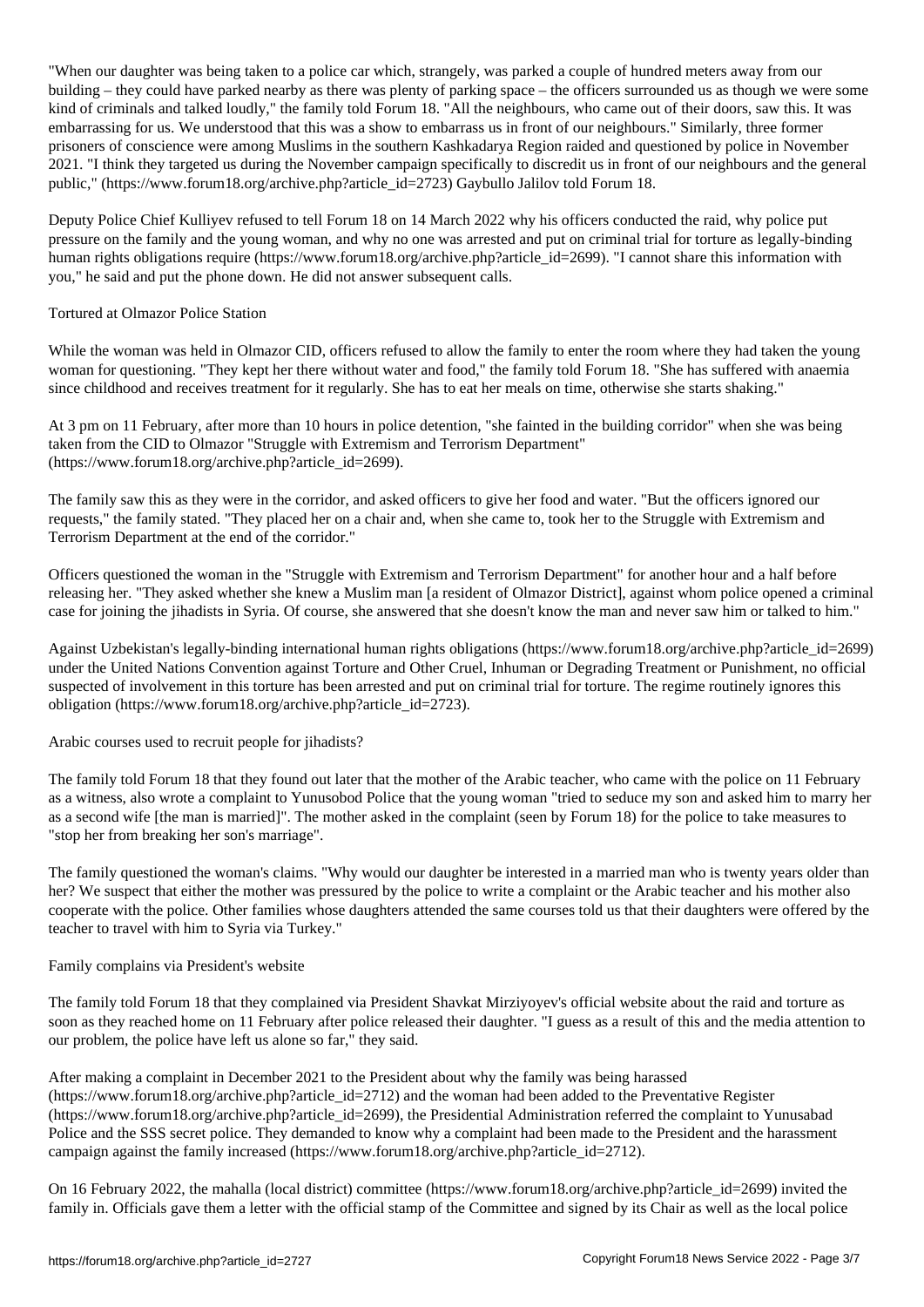police officer told them verbally that the complaint had been "dismissed".

And on 8 March, the local mahalla Committee invited the family to the Committee building and gave them a gift card and an official letter (Forum 18 has seen both) where it wrote: "We congratulate you on the good upbringing of your daughter and her exemplary behaviour." They also gave the family gifts on the occasion of 8 March, International Women's Day. "They gave us a crystal vase and 2 kilos of beef."

Muslim fined for allowing namaz prayers in his office

Another local Muslim targeted by the authorities in Tashkent during the wider raids was Farkhod Rakhmonov, a businessman who has his own car showroom in the central Yakkasaray District. District Police raided his business on 12 January and found that he had allowed his employees to conduct Muslim prayers at work, according to the subsequent court decision.

On 14 February, Judge Alisher Jalilov of Tashkent's Yakkasaray District Criminal Court fined Rakhmonov under Administrative Code Article 201, Part 2 ("Violation of the procedure for holding religious meetings, street processions, or other religious ceremonies") (https://www.forum18.org/archive.php?article\_id=2699) for allowing his employees to conduct the namaz prayer in his work place.

The punishment under this provision is a fine between 80 and 100 base units (about 8 to 10 months' average wage) or up to 15 days' jail. Judge Jalilov fined Rakhmonov 80 base units, 21,600,000 Soms.

Yakkasaray District Criminal Court did not answer the phone on 14 March.

In his decision, Judge Jalilov points out that during their raid on 12 January, Yakkasaray District Police "established that violator Rakhmonov created conditions for his employees to conduct namaz prayers in the showroom registered to his name".

Bahodyr Eliboyev, an independent human rights defender, objected to the prosecution of Rakhmonov simply for allowing employees to pray at work. "Faith is a natural need of a religious person, just like their physical needs," he told Forum 18 from Tashkent. "Individuals should not be restricted in their choice of a place where they can pray. If there is a special room or a corner where Muslims can conduct their prayer, why should that be punished? This is a violation of religious freedom by the state."

Eliboyev said that he does not know Rakhmonov, "but many Muslim bloggers condemned the fine on social media as a violation". He said he did not know whether or not Rakhmonov paid the fine or appealed against it.

Tashkent City Criminal Court told Forum 18 on 16 March that it had received no appeal from Rakhmonov.

Raids against Muslims, house searches, arrests, criminal cases

Tashkent Police launched a further campaign in mid-February against Muslim residents of the capital, it informed the public on 20 February through its official Telegram channel.

"Law-enforcement agencies as a result of a joint operation arrested 24 members of an illegally-operating extremist organisation within the boundaries of Tashkent Region and Tashkent City," Tashkent Police said. It claimed that the authorities "found and confiscated religious literature with fanatical religious ideas and propaganda of terrorism inside the flats of these individuals".

Tashkent Police stated that criminal cases were opened against the men, but without specifying under what charges. Police then warned the public "especially our youth, not to be deceived by the invitations [to join the Muslim faith] of dubious social networks, and not to use, store or disseminate materials that threaten public order, which is a violation of the Law".

Officials (who did not give their names) who answered the phones on 23 February of Major-General Aziz Tashpulatov, Chief of Tashkent Police, refused to comment on why police launched the raids and arrested the men. They also refused to put Forum 18 through to Chief Tashpulatov or any other officials.

A human rights defender from Tashkent, who asked not to give their or the prison's details for fear of state reprisals, told Forum 18 on 28 February that a Tashkent prison "became filled up in February with Muslim men, detained on alleged extremism and terrorism charges". They said they know of some of the men, but could not reveal their names or details.

Another human rights defender from Tashkent, who asked not to be named for fear of state reprisals, told Forum 18 on 28 February that a source in Tashkent police claimed to him that the men were "arrested because they were suspected that they may be connected to a terrorist organisation but that the case was closed now". However, the source did not clarify to the human rights defender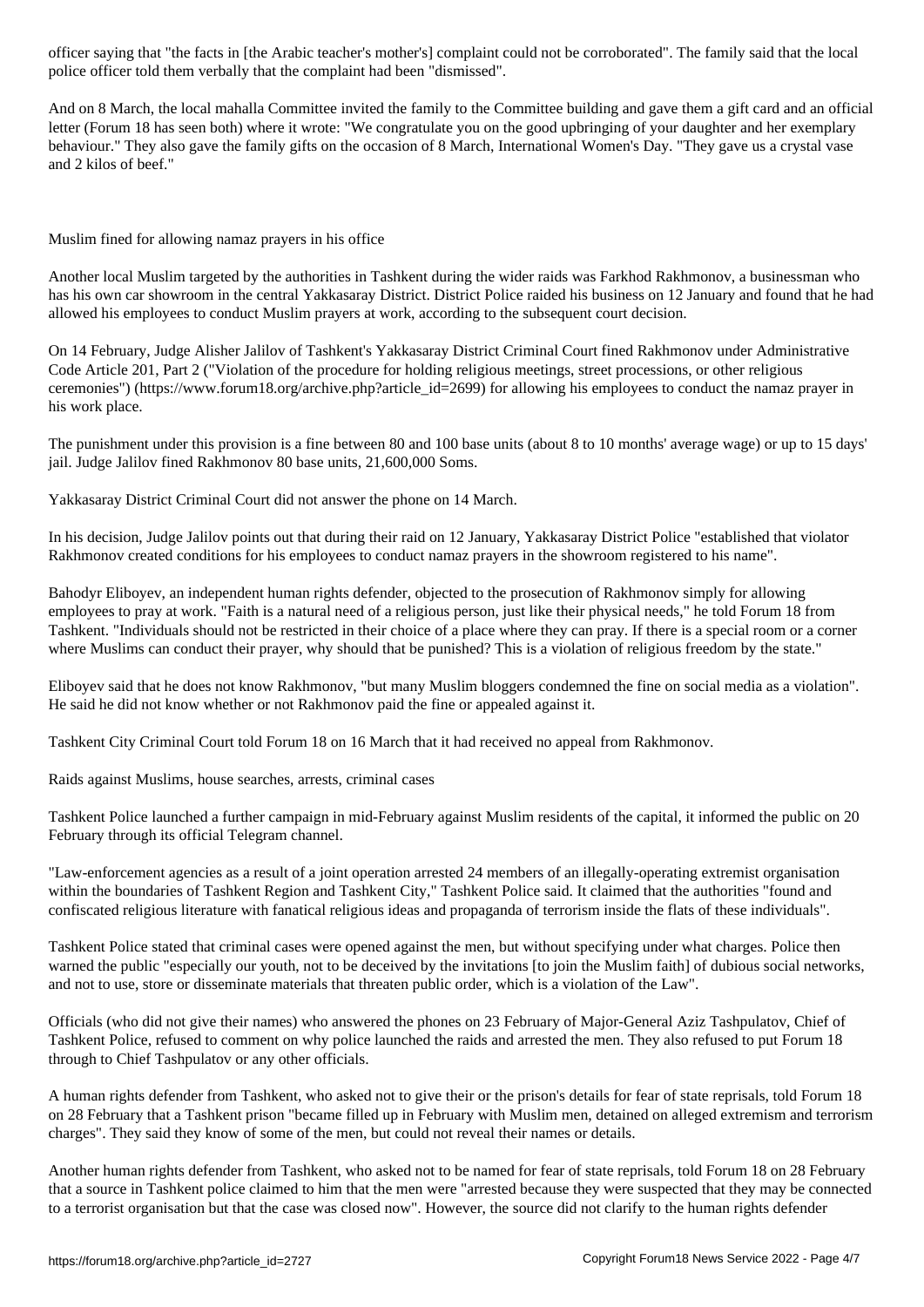From November 2021 onwards, many Muslims exercising their freedom of religion and belief have been detained using "terrorism" as an excuse (https://www.forum18.org/archive.php?article\_id=2723). Targeting men who meet to learn about Islam and pray with police agent provocateurs and jailing them (https://www.forum18.org/archive.php?article\_id=2692) has been increasing since 2019, normally using false "terrorism" charges (https://www.forum18.org/archive.php?article\_id=2640).

Female Islamic teachers raided, fined

Also in early February, Tashkent City Police and Police of the city's north-western Shaykhantokhur District conducted a "joint crime prevention operation", Tashkent City Police informed the public through its official Telegram channel on 17 February. The operation "established" that four Muslim women "without appropriate authorisation and education, taught Islam in an education centre, using religious literature".

Police and court officials identified the four women as 42-year-old Munira Sodiqla, 33-year-old Nasiba Maliqla, 47-year-old Mashkura Sodiqla, and 40-year-old Munisa D. (last name unknown). Tashkent Police prepared a case against the women under Administrative Code Article 241 (https://www.forum18.org/archive.php?article\_id=2699) and referred the case to the Court, it said. This Article bans "Teaching religious beliefs without specialised religious education and without permission from the central organ of a [registered] religious organisation, as well as teaching religious beliefs privately". The punishment is two weeks' to one month's average wages, or up to 15 days in jail.

On 8 February, Shaykhantokhur District Criminal Court fined the four women two weeks' average wages each, 1,350,000 Soms, a court official told Forum 18 on 16 March. The women did not appeal against the punishments, the official added.

Tashkent City Criminal Court told Forum 18 on 16 March that although appeals had been lodged to the court in 2022 about cases under Administrative Code Article 241 (https://www.forum18.org/archive.php?article\_id=2699) from several other District Courts of the city, none had come in from Shaykhantokhur District Criminal Court.

Shaykhantokhur District Police Chief, Colonel Oybek Murodov, and representatives of other unnamed state agencies held a meeting with local people in Shaykhantokhur Police Station in mid-February about the case. "In the meeting, officials discussed the reasons for and consequences of such violations of the Law, as well as the role and responsibility of citizens in the prevention of violations and crimes." Officials reminded local people about the "main principles" of the Religion Law (https://www.forum18.org/archive.php?article\_id=2699), they stated.

Colonel Murodov on 23 February refused to talk to Forum 18 about police raids on the Muslims in Shaykhantokhur District, the administrative cases against the four Muslim women in his District or why he summoned the residents of the District and instructed them to inform the police about those who exercise freedom of religion or belief.

Through his Assistant (who did not give his name), Colonel Murodov referred Forum 18 to Alimardon Khaitov, Chief of the Passport Control Police of Tashkent's Shaykhantokhur District. Khaitov on 23 February also refused to talk about the cases against the four women. "I do not know anything," he told Forum 18 and declined to talk further.

Baptists' homes raided for "unapproved" religious literature

Non-Muslim religious communities in Tashkent and elsewhere - including Baha'i, Hare Krishna, Jehovah's Witnesses and various Protestant communities - told Forum 18 in early March that neither they nor their members have faced raids or any other punishments from the authorities in recent months.

One exception is a community in the eastern city of Fergana of the Council of Churches Baptists, who choose not to seek state permission to exercise freedom of religion or belief.

In autumn 2021, Fergana Police raided the homes of local members, hunting for "unapproved" religious literature, Council of Churches Baptists told Forum 18 on 9 March 2022. "After our members wrote complaints to the official website of the President, the Regional Police stopped the raids," they added. None of the Baptists was fined or punished.

The regime imposes severe censorship on all religious literature (https://www.forum18.org/archive.php?article\_id=2699) published in or imported into the country.

### Arifkhojayev's prison term upheld

On 10 March, a panel of three judges at Tashkent City Criminal Court, chaired by Judge Dilshod Rajabov, upheld the seven and a half year prison term (https://www.forum18.org/archive.php?article\_id=2716) given to Fazilkhoja Arifkhojayev for criticising state-appointed imams, his lawyer Sergei Mayorov told Forum 18 from Tashkent on 14 March. The family intends to lodge a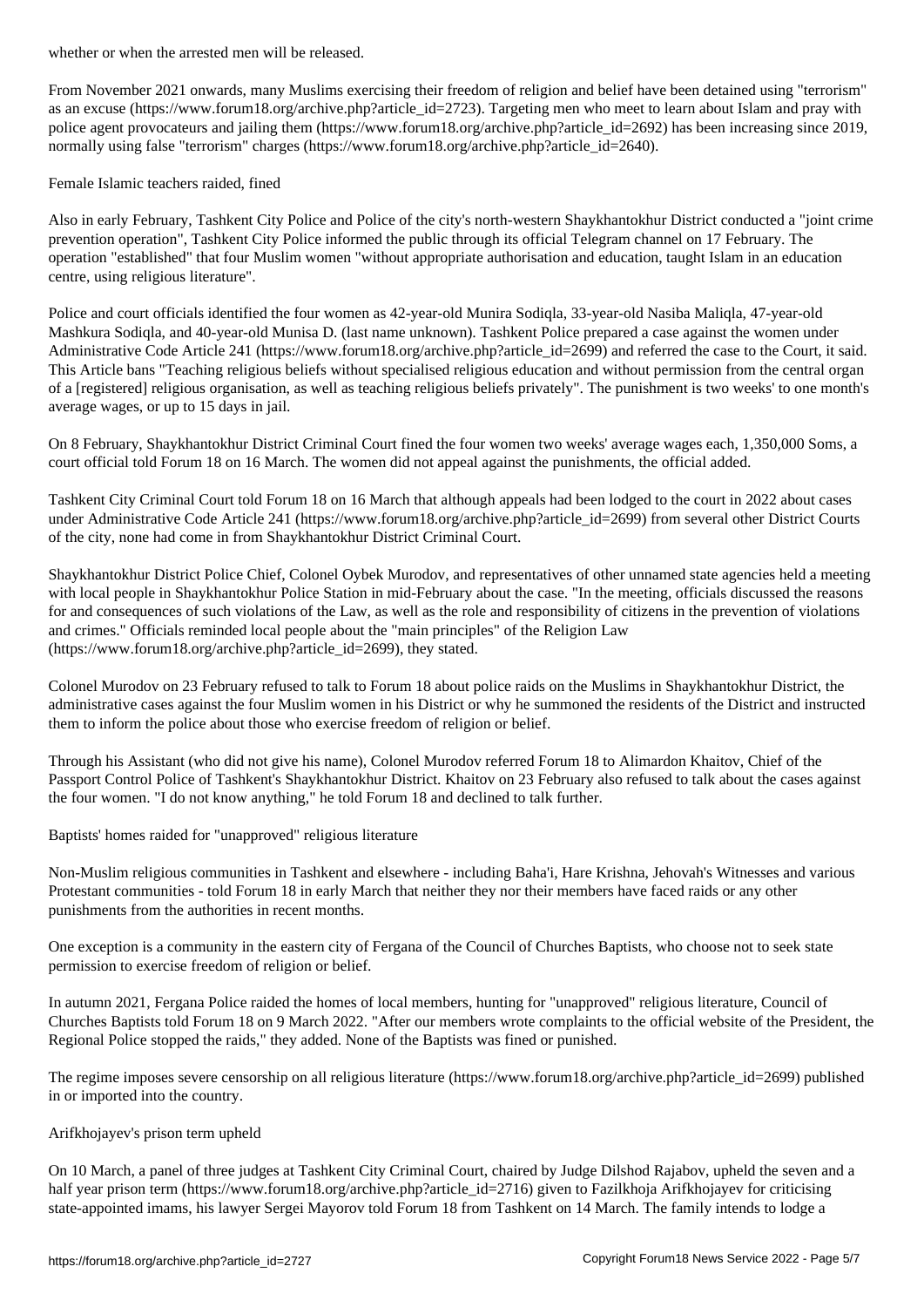"Arifkhojayev will now be transferred to a prison on 22 March," Mayorov told Forum 18. "It is not determined yet to which prison. He is on quarantine now in the same detention prison."

Judge Rajabov through his Assistant Dilshod Norkulov told Forum 18 on 14 March that he does not wish to discuss Arifkhojayev's case. Norkulov referred all questions to the Court's Press Service. However, Sadoqat Allaberganova, the Press Secretary, refused to talk to Forum 18 the same day.

In June 2021, Arifkhojayev, a Muslim known for his criticisms on social media of the regime's religious policies, attended Tukhtaboy Mosque in Tashkent's Olmazor District (https://www.forum18.org/archive.php?article\_id=2673) to hear visiting preacher Abror Abduazimov preach and lead a discussion on Islamic topics. Arifkhojayev asked Abduazimov why he insulted Arifkhojayev and other Muslims on social media, and called Abduazimov a "hypocrite".

Two days later, after complaints from informers working with Olmazor Police, police arrested Arifkhojayev (https://www.forum18.org/archive.php?article\_id=2673), opened a case against him under Administrative Code Article 183 ("Petty hooliganism"), and searched his phone. A Religious Affairs Committee "expert analysis" found what it claimed to be "religious fundamentalism" on the phone.

Also on 28 June 2021, Tashkent's Olmazor District Criminal Court sentenced Arifkhojayev to a 15-day jail term  $(\text{https://www.forum18.org/archive.php?article id=2673})$  for alleged "petty hooliganism". Other local Muslims were in 2021 been given 15-day jail sentences for asking whether state-appointed imams properly observe and teach Islam.

On 14 July 2021 a court ordered prisoner of conscience Arifkhojayev to be held in three-month pre-trial detention and investigated under this charge. The judge refused to explain to Forum 18 why he did this.

As prisoner of conscience Arifkhojayev began his sentence his beard was shaved off, and he was tortured by being given poor food, being kept in solitary confinement, and being denied a shower and fresh clothing (https://www.forum18.org/archive.php?article\_id=2673). Officers Abdurakhmon, Botyr and Saidislom (who refused to give their last names) from Tashkent Police "Struggle with Extremism and Terrorism Department" (https://www.forum18.org/archive.php?article\_id=2699) came to Arifkhojayev's cell regularly to insult and threaten him with physical torture when he asked to see his lawyer.

On 26 January 2022, after a two-day trial, Tashkent's Olmazor District Criminal Court handed Arifkhojayev a seven and a half year jail term (https://www.forum18.org/archive.php?article\_id=2716).

Arifkhojayev was jailed under Criminal Code Article 244-1, Part 3 (d) (https://www.forum18.org/archive.php?article\_id=2699) ("Production, storage, distribution or display of materials containing a threat to public security and public order" "using the mass media or telecommunication networks, as well as the world wide web"). Judge Zakhiddin Nuriddinov ordered that Arifkhojayev's prison term be counted from 13 July 2021, when he was put under pre-trial arrest.

Yelena Urlayeva, who chairs the Human Rights Alliance, and other human rights defenders were not allowed into the courtroom (https://www.forum18.org/archive.php?article\_id=2716) on 25 January to observe Arifkhojayev's trial. (END)

Full reports on freedom of thought, conscience and belief in Uzbekistan (https://www.forum18.org/archive.php?query=&religion=all&country=33)

For more background, see Forum 18's Uzbekistan religious freedom survey (https://www.forum18.org/archive.php?article\_id=2699)

Forum 18's compilation of Organisation for Security and Co-operation in Europe (OSCE) freedom of religion or belief commitments (https://www.forum18.org/archive.php?article\_id=1351)

Follow us on Twitter @Forum\_18 (https://twitter.com/forum\_18)

Follow us on Facebook @Forum18NewsService (https://www.facebook.com/Forum18NewsService)

Follow us on Telegram @Forum18NewsService (https://t.me/s/forum18newsservice)

All Forum 18 text may be referred to, quoted from, or republished in full, if Forum 18 is credited as the source.

All photographs that are not Forum 18's copyright are attributed to the copyright owner. If you reuse any photographs from Forum 18's website, you must seek permission for any reuse from the copyright owner or abide by the copyright terms the copyright owner has chosen.